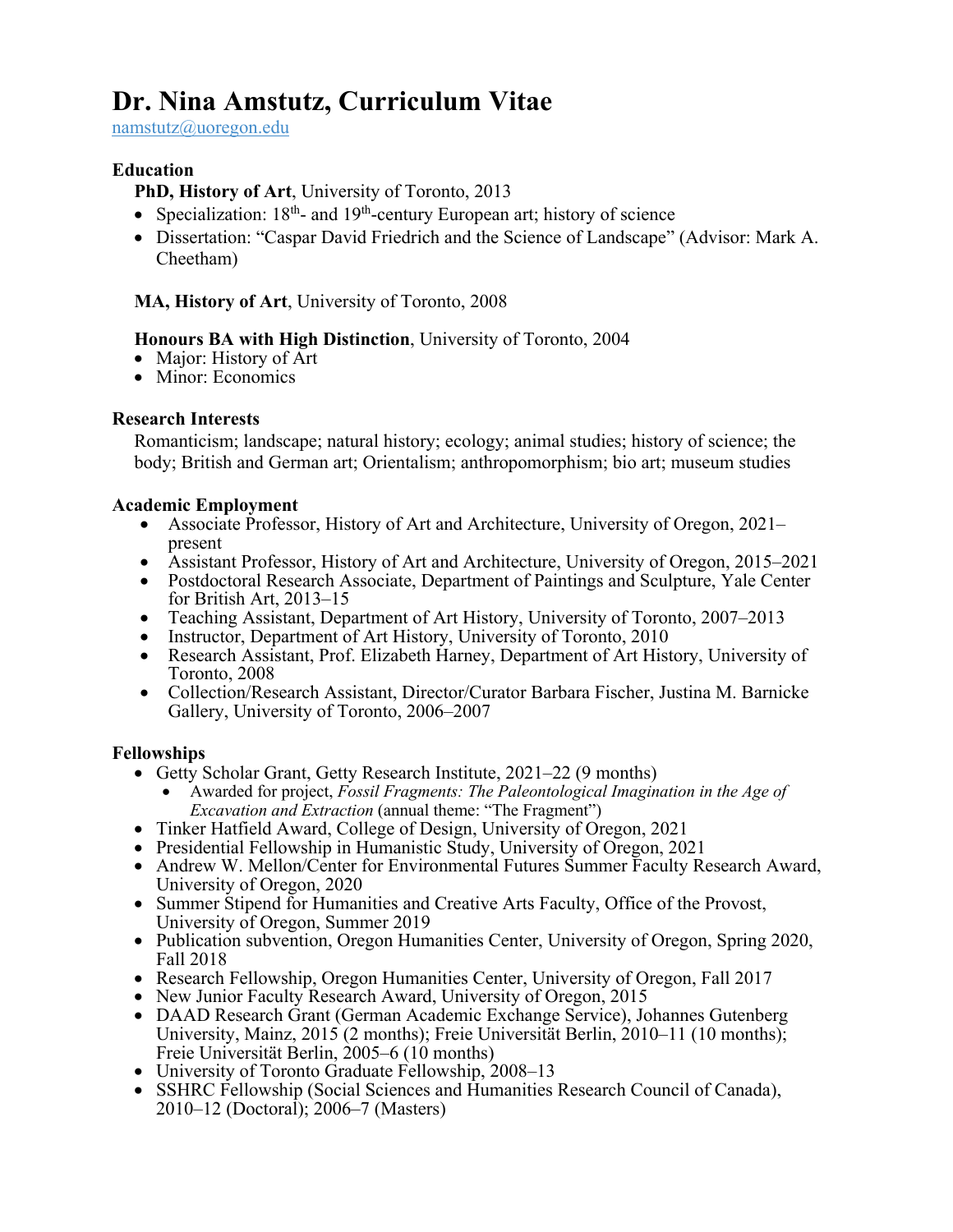- Graduate Research Fellowship (The Centre for European, Russian, and Eurasian Studies, University of Toronto), 2010–11
- Travel Grant (Department of Art, University of Toronto), 2010–11
- Ontario Graduate Scholarship, 2010–11 (declined); 2009–10; 2006–7 (declined)
- Thomas and Beverley Simpson OGS Award (School of Graduate Studies, University of
- 
- 
- Toronto), 2009–10<br>
McCuaig-Throop Bursary (School of Graduate Studies, University of Toronto), 2009<br>
University of Toronto Admissions Award, 2008–9<br>
Margaret and Nicholas Fodor Fellowship (School of Graduate Studies,
- Mary Coyne Rowell Jackman Graduate Award (Victoria College, University of Toronto), 2006–7

# **Publications**

# **Books**

*Caspar David Friedrich: Nature and the Self*. New Haven: Yale University Press, 2020. Awards

- Novalis Prize from the Novalis Gesellschaft and the Friedrich-Schiller-Universität Jena, 2019
- Millard Meiss Publication Grant, College Art Association, 2018
- Shortlisted (top 3) for the Klaus Heyne Prize for Research on German Romanticism, Goethe-Universität Frankfurt, 2021

Reviews

- Werner Busch, "Caspar David Friedrichs besonderer Naturzugriff," *Zeitschrift für Kunstgeschichte* 84, no. 3 (September 2021): 441–447.
- Mitchell B. Frank, review for *RACAR* 46, no. 2 (Fall 2021): 134–136.
- Kelly Presutti, review for *CAA Reviews* (April 6, 2021).
- Daniel Fulco, review for *Nineteenth Century Art Worldwide* 20, no. 1 (Spring 2021).
- Stephanie O'Rourke, "Searching for Selfhood in the Romantic Landscape," *Art History* 44, no. 1 (February 2021): 197–99.
- Johannes Grave, "A New Take on Friedrich that is Impressive but Controversial," *Art Newspaper* (December 1, 2020): 58.
- Christoph Irmscher, "Review: Mirrors of the Self," *Wall Street Journal* (21 February 2020).
- Marsha Morton, "Nature, Science, and Self in Nineteenth-Century German Visual Culture," contribution to Forum: Visual Studies—The Art Historians' View, *The German Quarterly* 92, no. 2 (Spring 2019): 246–249.

# **Edited Books**

Nina Amstutz, Anne Bohnenkamp-Renken, Mareike Hennig, Gregor Wedekind, eds, *Das Bild der Natur in der Romantik: Kunst als Philosophie und Wissenschaft*. Paderborn: Brill/Wilhelm Fink, 2021.

# **Peer-Reviewed Articles**

"The Avian Sense for Beauty: A Posthumanist Perspective on the Bowerbird," *Art History* (Nov. 2021) (in press).

"Landscape and the Architecture of Light: John Constable's Clouds at the Yale Center for British Art," *Journal of the History of Collections* 30, no. 1 (March 2018): 167–178.

"A Self-Portrait as Landscape Painter: Caspar David Friedrich and Phrenology," *Zeitschrift für Kunstgeschichte* 79, no. 1 (2016): 72–91.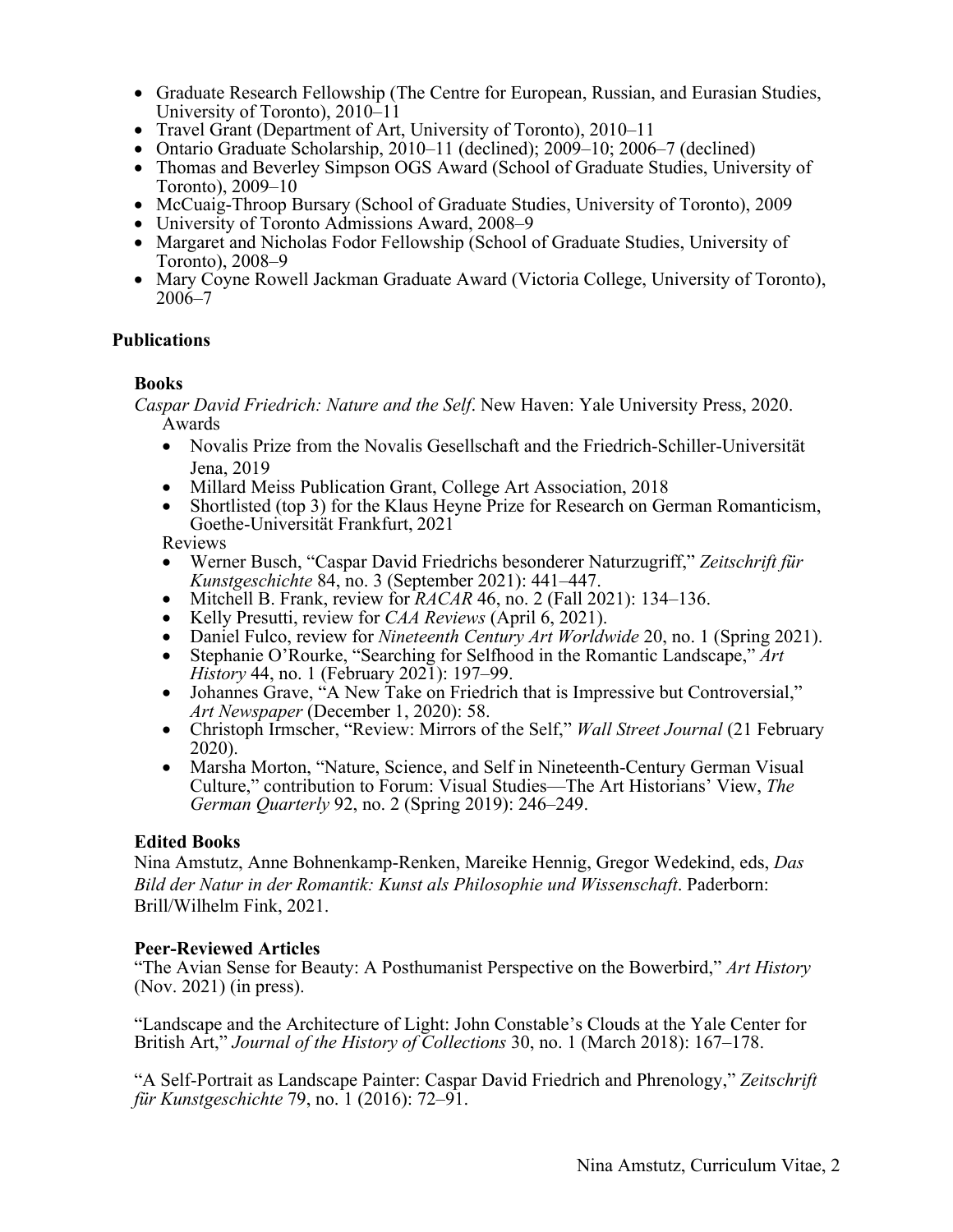"Caspar David Friedrich and the Aesthetics of Community," *Studies in Romanticism* 54, no. 4 (Winter 2015): 447–475.

"Caspar David Friedrich and the Anatomy of Nature," *Art History* 37, no. 3 (June 2014): 454–81.

• Honorable Mention for the 2015 HGCEA Emerging Scholars Prize

"The Romantic Reception of the Renaissance: Between Cult Images and Art," *Rutgers Art Review* 25 (2010): 1–22.

## **Book Chapters**

With Gregor Wedekind, "Einleitung," in *Das Bild der Natur in der Romantik: Kunst als Philosophie und Wissenschaft*, ed. Nina Amstutz, Anne Bohnenkamp-Renken, Mareike Hennig, Gregor Wedekind (Paderborn: Wilhelm Fink Verlag, 2021), vii–xviii.

"Transparente Bilder: Caspar David Friedrichs Umgang mit Optik und Naturkunde," in *Das Bild der Natur in der Romantik: Kunst als Philosophie und Wissenschaft*, ed. Nina Amstutz, Anne Bohnenkamp-Renken, Mareike Hennig, Gregor Wedekind (Paderborn: Wilhelm Fink Verlag, 2021), 119–145.

## **Other Publications**

"Romanticism and the Visual Arts" contribution to Forum: Romanticism, *The German Quarterly* 89, no. 3 (2016): 344–360.

Elisabeth (Lisa) Hodermarsky, Paola D'Agostino, A. Cassandra Albinson, Nina Amstutz, and Izabel Gass. *The Critique of Reason: Romantic Art, 1760-1860: March 6-July 26, 2015, Yale University Art Gallery*. Exhibition brochure. New Haven: Yale University Art Gallery; Yale Center for British Art, 2015.

#### **Book Reviews**

Review of David O'Brien, ed., *Civilization and Nineteenth-Century Art: A European Concept in Global Context* (Manchester: Manchester University Press, 2016), *RACAR*  (Spring 2018).

"Nazarenism: The 'Other' Romanticism," review of Cordula Grewe, *Painting the Sacred in the Age of Romanticism* (Ashgate, 2009), *Art History* 34, no. 1 (February 2011): 209–11.

#### **Scholarship in Progress**

"The Sublime in Romantic Painting," contribution to Cian Duffy, ed., *The Cambridge Companion to the Romantic Sublime* (Cambridge: Cambridge University Press, projected 2022) (under contract)

# **Curatorial Work**

Co-curator, *The Critique of Reason: Romantic Art, 1760*–*1860*, exhibition at the Yale University Art Gallery in collaboration with the Yale Center for British Art, March 6, 2015– July 26, 2015

Select Reviews:

Apollo Magazine (Katy Barrett); Art Daily; British Society for Eighteenth-Century Studies (Esther Chadwick); Boston Globe (Sebastian Smee); Burlington Magazine (August 2015, Fréderique Baumgartner); Daily Nutmeg (Dan Mims); Fine Art Connoisseur (Louise Nicholson); Hartford Courant (Alan Bisbort); New Criterion (Dominic Green); New Haven Register (Joe Amarante);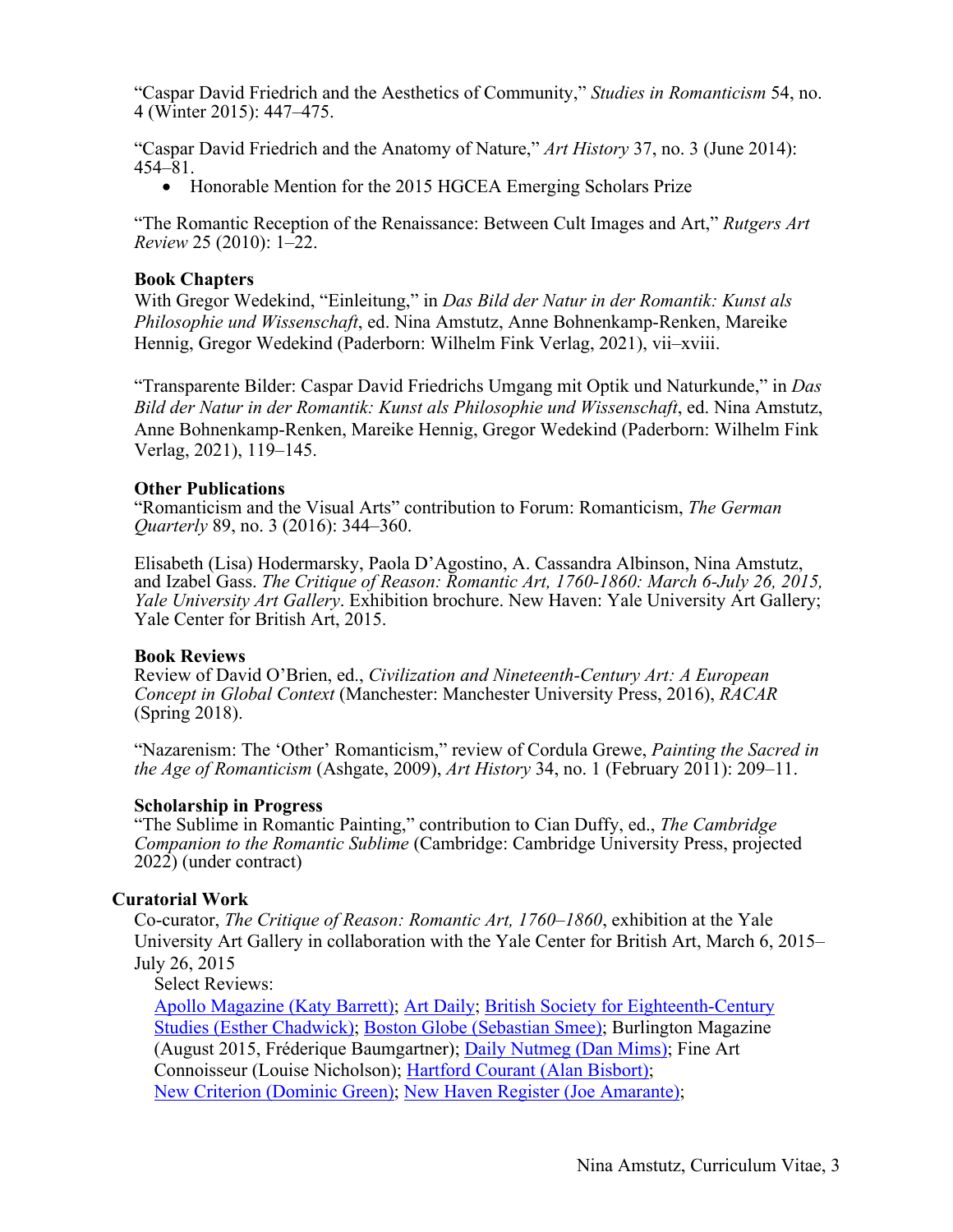New York Times (Feature by Susan Hodara); New York Times (Karen Rosenberg); Republican-American (Tracey O'Shaughnessy); Wall Street Journal (Edward Rothstein); Yale Daily News (Rohan Naik); Yale News (Amy Athey McDonald)

# **Lectures, Conferences, and Workshops**

# **Invited Lectures**

Book talk, *Caspar David Friedrich: Nature and the Self*, Oregon Humanities Center, University of Oregon, May 7, 2021

Book talk, *Caspar David Friedrich: Nature and the Self*, German Studies, University of Chicago, February 26, 2021

Book talk, *Caspar David Friedrich: Nature and the Self*, School of Art, University of Arkansas, September 23, 2020

"Avian Aesthetics in the Age of Darwin: A Posthumanist Perspective on the Bowerbird," University of British Columbia, January 12, 2020

"Caspar David Friedrich: The Light of the Eye and the Petrified Hand," Bryn Mawr College, Philadelphia, March 7, 2019

"Landscape as Self-Exploration: Caspar David Friedrich and the Philosophy of Nature," Fordham University, New York, April 5, 2018

"Natural Bodies, Embodied Nature: Anthropomorphizing Friedrich's Landscapes," Oregon Humanities Center, University of Oregon, Eugene, October 27, 2017

"Caspar David Friedrich: Anthropomorphism, Science, and the Self," Western Washington University, Bellingham, WA, March 3, 2016

"Caspar David Friedrich: Science, Anthropomorphism, and Artistic Identity," Johannes Gutenberg University, Mainz, July 22, 2015

"Nature between Spectacle and Specimen: Robert John Thornton's *Temple of Flora* and James Ward's *Two Extraordinary Oxen*," Yale University Art Gallery, April 17, 2015

"What is Romanticism?," Yale University Art Gallery, March 27, 2015

"Landscape and the Architecture of Light: Reflections on Constable's Clouds at the YCBA," Yale Center for British Art, December 1, 2014

"A Self-Portrait as Landscape Painter: Caspar David Friedrich, the Myth of the Artist, and Phrenology," Department of the History of Art, Yale University, October 29, 2014

"The Eye and the Hand: Caspar David Friedrich and the Organic Instruments of Artistic Creation," University of Oregon, March 10, 2014

"Caspar David Friedrich: The Eye and the Hand," Yale Center for British Art, March 3, 2014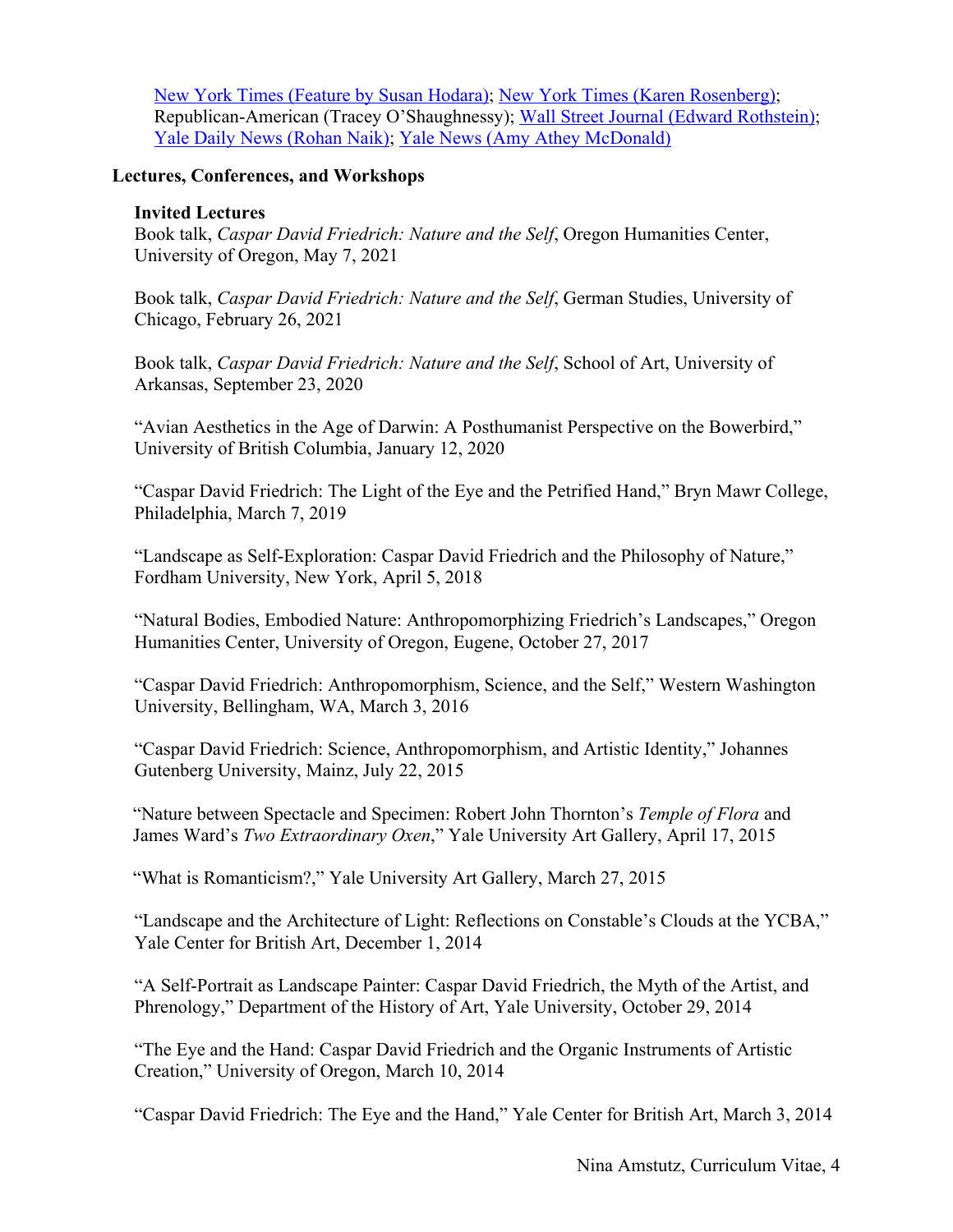# **Conferences**

# **Presenter**

"Caspar David Friedrich's Transparent Paintings: From Optics to Natural History," presented at *College Art Association 2019 Conference*, New York, February 13–16, 2019

"The Light of the Eye and the Petrified Hand: Caspar David Friedrich and *Naturphilosophie*," presented at *Romantic Art in the Context of Nature Philosophy and Natural Science,* Frankfurt am Main, Goethe Museum, September 15, 2017

"The Longing for Oriental Origins: National Identity and the Near East in Nineteenth-Century Germany," *German Studies Association 2016 Conference*, session: Alternative Orientalisms: Intercultural Encounters in the Visual Arts, San Diego, September 29–October 2, 2016

"Transparent Painting: Romanticism, Optics, and Natural History," *North American Society for the Study of Romanticism (NASSR) 2016 Conference*, session: Discontent and Alternatives: Science, Art, and Politics, University of California, Berkley, August 11–14, 2016

"The Split Self: Phrenology, Reason, and Madness in Romantic Self-Portraiture," presented at *The Turbulent Mind: Madness, Moods and Melancholy in the Art of the Nineteenth Century*, Ghent, Museum of Fine Arts, May 16–17, 2014

"Eduardo Kac: Metamorphosis and the Microcosm," presented at *Association of Art Historians (AAH) 2014 Conference*, session: Metamorphoses, London, April 10–12, 2014

"Cognitive Science and the Romantic Imagination," presented at *Universities Art Association of Canada (UAAC-AAUC) 2013 Conference*, session: The Cognitive Turn, The Banff Centre, Banff, AB, October 17–20, 2013

"The Eye and the Hand: Caspar David Friedrich and the Organic Instruments of Artistic Creation," presented at *College Art Association (CAA) 2013 Conference,* session: HGCEA Emerging Scholars panel, New York, NY, February 13–16, 2013

"Caspar David Friedrich and the Science of Vegetable Anthropology," presented at *Universities Art Association of Canada (UAAC-AAUC) 2012 Conference*, Concordia University, Montreal, November 1–3, 2012

"Caspar David Friedrich and the Sciences of Body and Nature," presented at *German Studies Association (GSA) 2012 Conference,* session: Literary and Artistic Science around 1800, Milwaukee, October 4–7, 2012

"The Tree of Life: 'Inside' Caspar David Friedrich's Landscapes," presented at *Nineteenth-Century Studies Association (NCSA) 2012 Conference*, session: The Spiritual in the Age of Science, Asheville, NC, March 22–24, 2012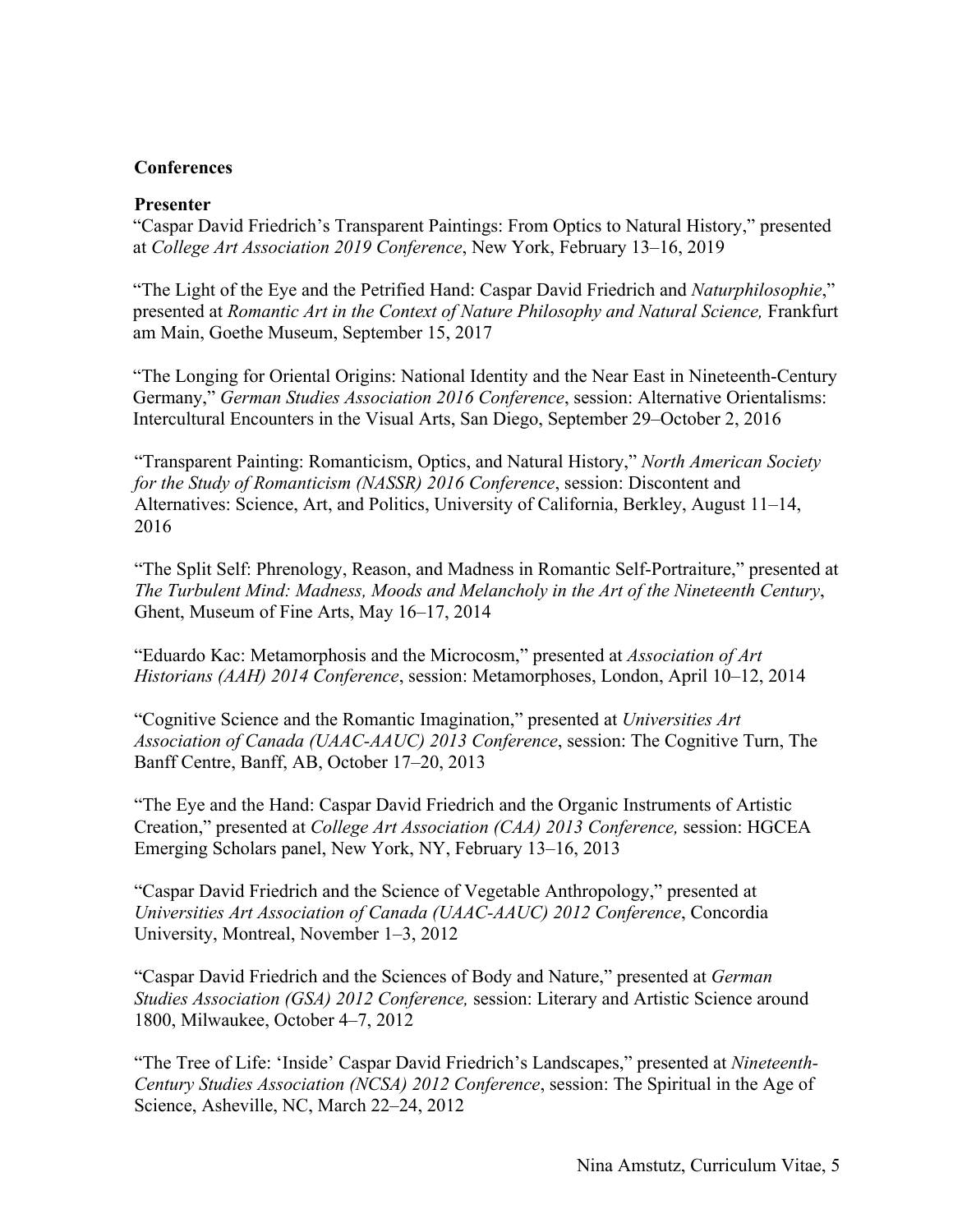"Caspar David Friedrich and the Anatomy of Nature," presented at *Association of Art Historians 2011 Conference*, session: Medical Media: The Aesthetic Language of Medical 'Evidence,' University of Warwick, UK, March 31 – April 2, 2011

"Intersubjective Subjectivity: Thinking Community in Caspar David Friedrich's Landscapes," presented at *Was ist romantisch an der romantischen Kunst?* [What is Romantic in Romantic Art?]*,* Georg-August-Universität Göttingen, August 27–29, 2009

"Fabulated Histories and Historical Truth: Tieck and Wackenroder's fictional artist biographies and the Romantic reception of the Renaissance*,*" presented at *Assessing Boundaries: Approaching Art from the Edge*, Graduate Symposium, Department of Art, University of Toronto, January 2007

## **Convener**

Co-chair (with Emily Scott) for "Art and its Geological Turns," session at *College Art Association 2021 Conference*, February 10–13, 2021

Co-Organizer (with Gregor Wedekind), *Romantic Art in the Context of Nature Philosophy and Natural Science,* Frankfurt am Main, Goethe Museum, September 15–16, 2017

Chair for "Eco-art before Ecology," session at *Universities Art Association of Canada (UAAC-AAUC) 2016 Conference*, Université du Québec à Montréal, October 27–30, 2016

Organizing committee for "The Romantic Eye, 1760–1860 and Beyond," Yale University, April 17–18, 2015

Chair for "Crosspollinations: Botany and the Visual Arts, 1700 to the present," session at *Universities Art Association of Canada (UAAC-AAUC) 2012 Conference*, Concordia University, Montreal, November 1–3, 2012

Chair for "Experimental Cultures: Mergers of Art and Science," *Sixth Annual Graduate Symposium,* Department of Art, University of Toronto, January 27, 2012

#### **Invited Discussant/Workshops**

"A Multi-Species Framework for Art: The Case of Bowerbirds across Cultures and Disciplines," Vienna Anthropocene Network, University of Vienna, Dec 4, 2021

"Understories Writers' Workshop in the Environmental Humanities," led by William DeBuys, Center for Environmental Futures, University of Oregon, Aug 25–Sept 15, 2020

"The Human/Animal as Creative Subject," presentation and panelist for *Like Animals: An interdisciplinary discussion on similarity and difference in the more-than-human world*, C3:Initiative, Portland OR, Nov 14, 2019

"Learning through Replication," *Summer Teachers Institute in Technical Art History*  (STITAH – Kress Foundation), Yale University, July 30–August 3, 2018

*Stepping Outside the Artist's Studio: Landscape and the Oil Sketch, c. 1780–1830*, Center for Advanced Study in the Visual Arts, National Gallery of Art, Washington, May 12–13, 2014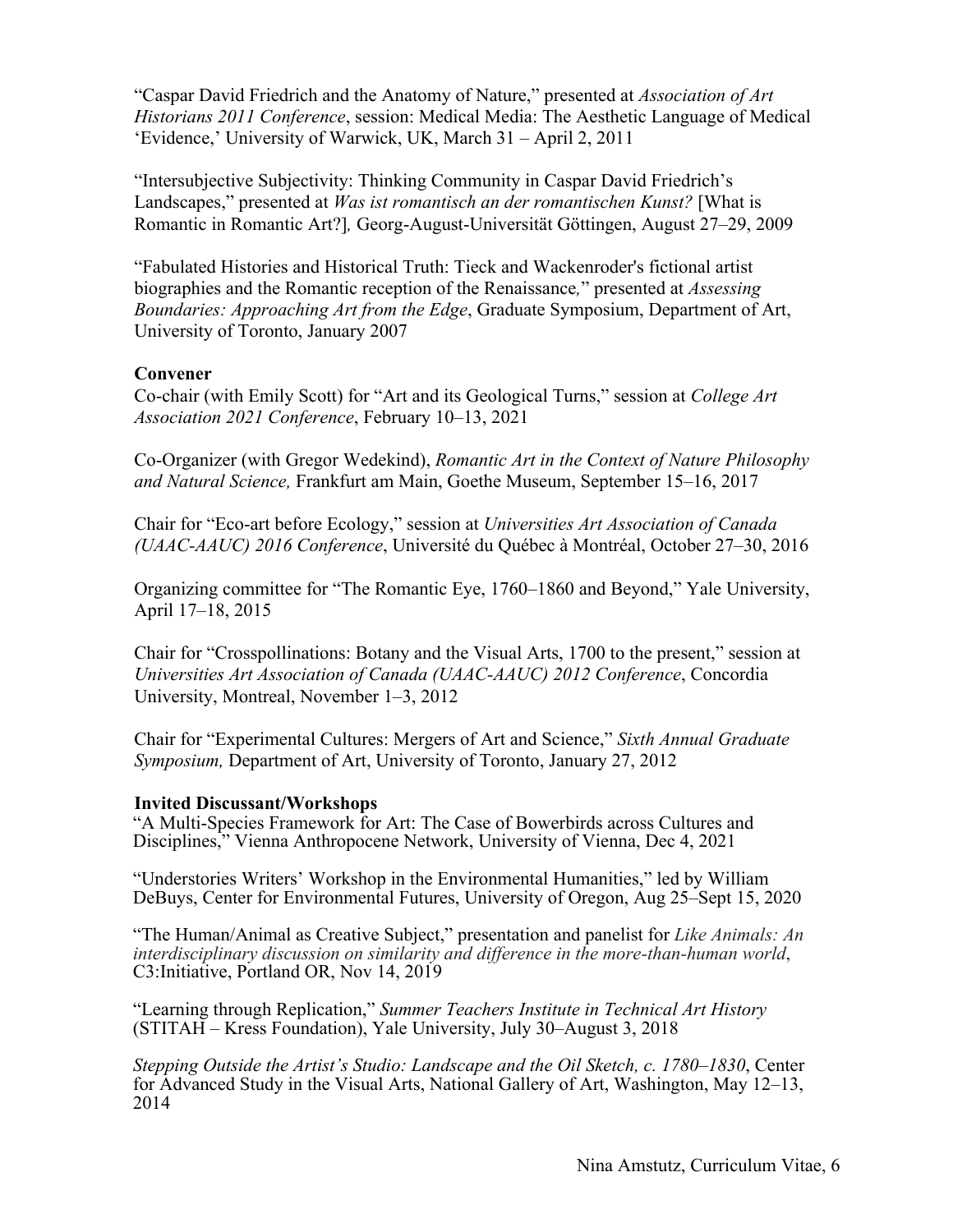*Chipstone Foundation Workshop on the Reinstallation of the Collections of the Yale Center for British Art*, Yale Center for British Art, April 25–26, 2014

# **Teaching**

# **University of Oregon, Department of the History of Art and Architecture**

## **Lectures**

History of Western Art III: Baroque to Modern (Winter 2016; Spring 2017, 2019, 2020) Art of the Enlightenment (Fall 2015; Spring 2018; Winter 2020) 19th-Century European Art (Spring 2017; Winter 2019) History of Photography (Fall 2016; Winter 2017; Winter 2018; Spring 2019)

# **Seminars**

Art and Empire (Spring 2021) Geoaesthetics (with Emily Scott) (Winter 2020) Art and Nature (Winter 2019) Art and Science in the 18<sup>th</sup> and 19<sup>th</sup> Centuries (Winter 2018; Spring 2020) Romanticism (Winter 2016; Fall 2016; Spring 2019; Fall 2020) Making: History, Media, Technique (with Charlene Liu) (Spring 2018)

# **Graduate Thesis Advising**

Chyna Bounds, "Critiquing the French: the Satirical Monuments of James Gillray and George Cruikshank" (MA, 2016) (primary advisor)

- Lenore Snowdon, "The Essence Of Itō Jakuchū's Colorful Realm Of Living Beings" (MA, 2016) (committee member)
- Amelia Anderson, "Musical Shrines: The Decorative Piano Work and Designs of Sir Edward Coley Burne-Jones" (MA, 2017) (primary advisor)
- Alexa Goff, "Sir Julius Caesar's Miniature Library, A Curious Cabinet" (MA, 2017) (committee member)
- Emily Shinn, "Ferdinand Léger's Cirque and the Livre D'Artiste" (MA, 2018) (committee member)

Courtney Floyd, "Printing the Other Victorians: Nineteenth-Century Fictions of Embodiment and Identity" (PhD English, 2019) (committee member)

- Carolyn Hernandez, "Sublime Views and Picturesque Embellishments: Westward Expansion and 'Progress' in Gilded-Age Guidebook Illustration" (MA, 2019) (primary advisor)
- Cassidy Schoenfelder, "Situating the Field-Based Artist Residency: An Ecocritical and Art Historical Analysis of Signal Fire" (MA, 2020) (co-advisor)
- Raechel Root, "Our Shapes and Our Lives: Photographers of Oregon's Lesbian Lands" (MA, 2020) (committee member)
- Katrina Maggiulli, "Managing Life's Future: Species Essentialism and Evolutionary Normativity in Conservation Policy, Practice, and Imaginaries" (PhD Environmental Studies 2023) (committee member)

Joseph Sussi, Environmental Art (PhD 2024) (committee member)

Jessica Johnson, 18th-century European art (PhD 2025) (primary advisor)

Margaryta Golovchenko, 19<sup>th</sup>-century European art (PhD 2025) (primary advisor)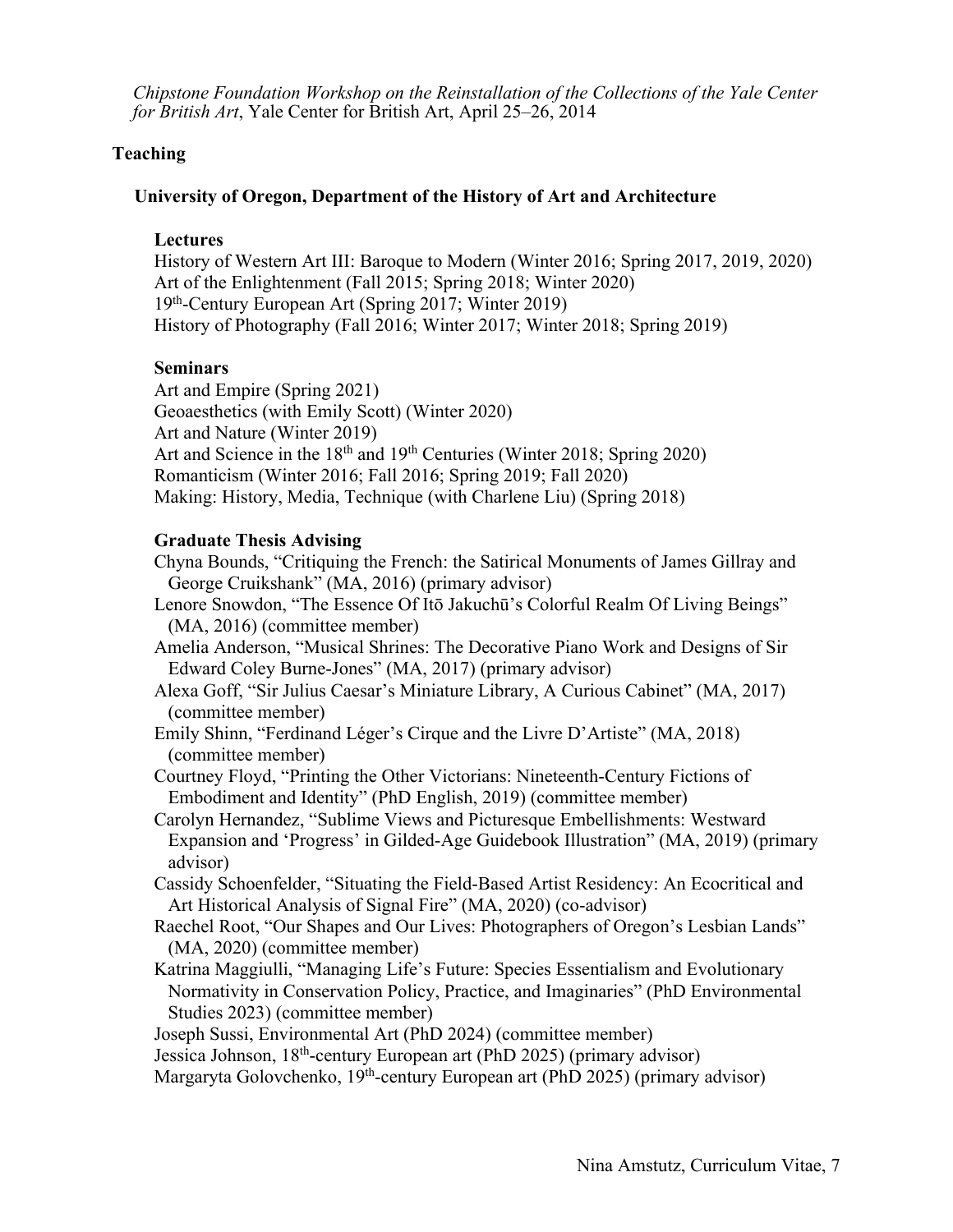## **Undergraduate Thesis Advising**

Katelyn Jones, "'All Surface and No Soul': John Singer Sargent's Portraits of Modern Mannequins" (Honors BA, 2020) (primary advisor)

## **Yale University, Department of the History of Art**

#### **Seminar**

Romanticism and the Visual Arts, 1760–1860 (co-taught with Cassandra Albinson; 2015)

## **University of Toronto, Department of Art**

## **Lecture**

Romanticism (2010)

## **University and Professional Service:**

#### **University of Oregon**

## **Department of the History of Art and Architecture**

Associate Director of Graduate Studies, History of Art and Architecture, University of Oregon, 2019–2021

Graduate Committee, History of Art and Architecture, University of Oregon, 2018– present

Organizer/coordinator, Gilkey endowed lecture (Douglas Fordham), History of Art and Architecture, University of Oregon, 2020

Search Committee, Environmental Humanities faculty search, History of Art and Architecture and Environmental Studies, University of Oregon, 2017–2018

Museum Studies Certificate committee, History of Art and Architecture, University of Oregon, 2017–2018

Organizer/coordinator, Sponenburgh endowed lecture (Alex Potts), History of Art and Architecture, University of Oregon, 2017

Organizer/coordinator, Hazeltine endowed lecture (Anne Higonnet; Susan Siegfried), History of Art and Architecture, University of Oregon, 2016, 2017

Undergraduate Committee, History of Art and Architecture, University of Oregon, 2015–2017

Search Committee, History of Latin American Art and Architecture faculty search, History of Art and Architecture, University of Oregon, 2015–2016

#### **College of Design**

Academic Affairs Committee, College of Design, University of Oregon, 2016–2018

Faculty Advisory Committee, John Yeon Center for Architecture and the Landscape, College of Design, University of Oregon, 2018-present